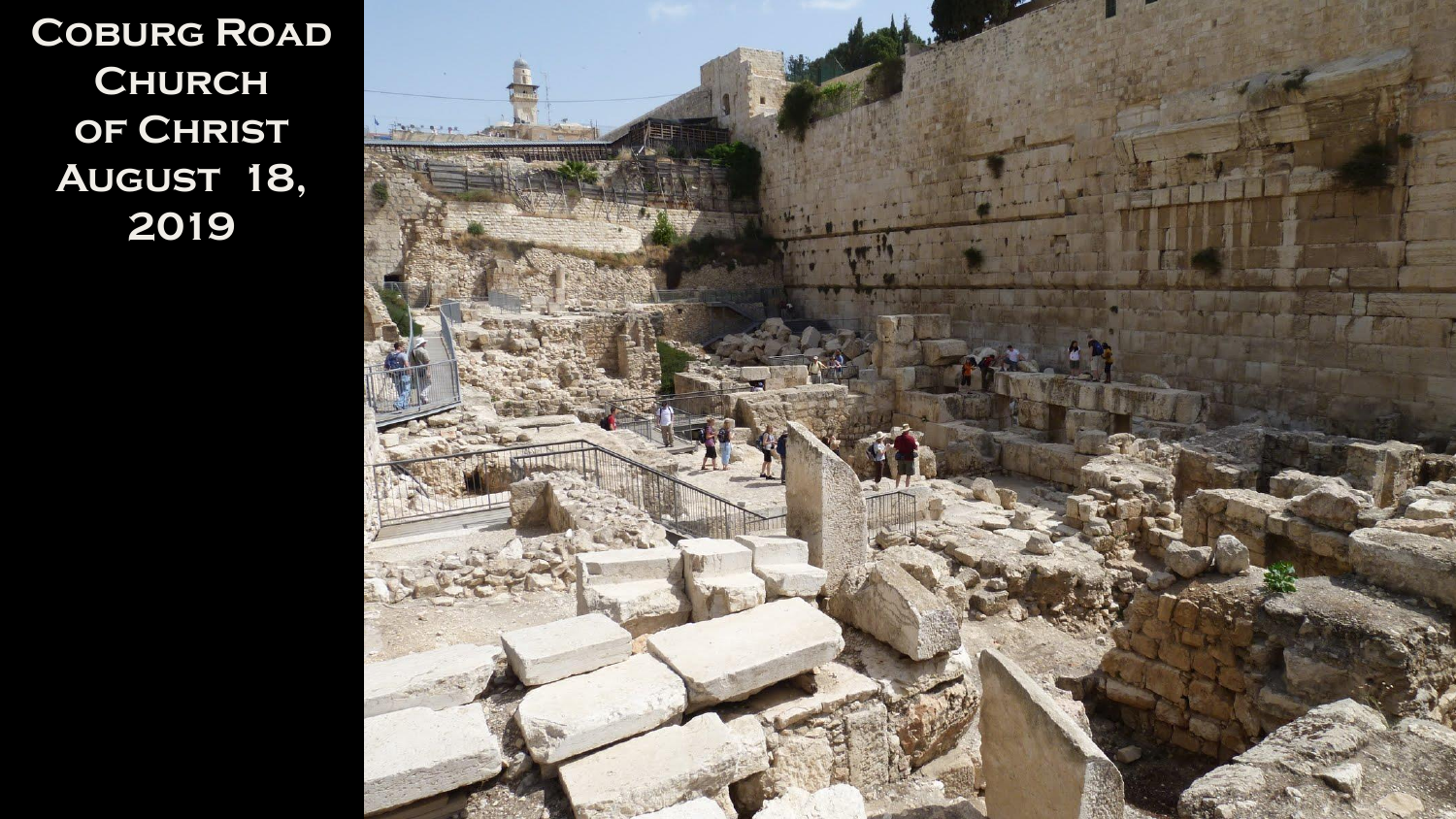## **John 1:14-18**

**14 The Word became flesh, and dwelt among us, and we saw His glory, glory as of the only begotten from the Father, full of grace and TRUTH.**

**15 John testified about Him and cried out, saying, "This was He of whom I said, 'He who comes after me has a higher rank than I, for He existed before me.'"**

**16 Of His fullness we have all received, and grace upon grace. 17 For the Law was given through Moses; grace and TRUTH were realized through Jesus Christ.**

**18 No one has seen God at any time; the only begotten God who is in the bosom of the Father, He has explained Him.**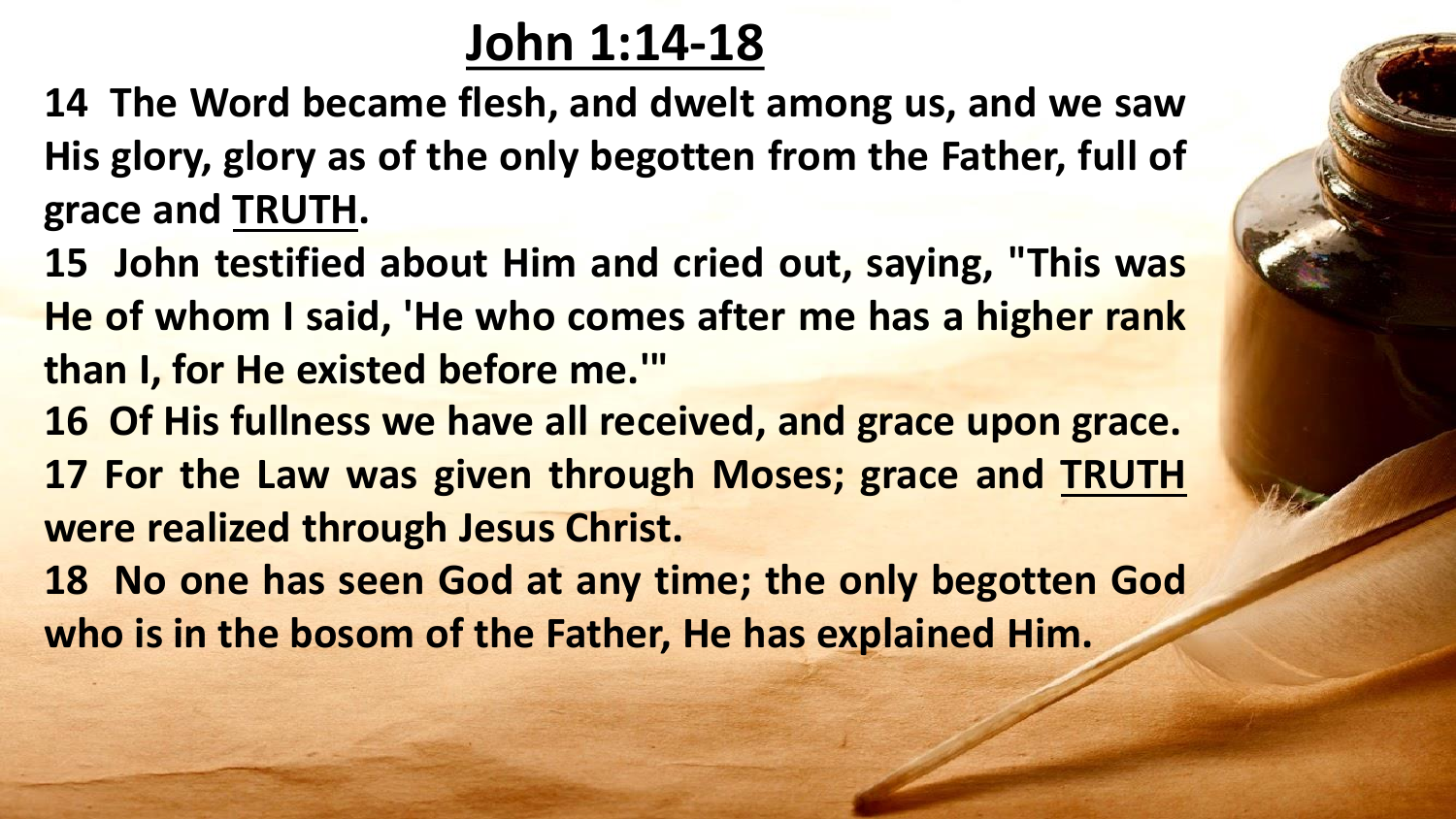## **John 8:31-36**

- **31 Jesus was saying to those Jews who believed Him, "If you continue in My word, then you are truly disciples of Mine; and you will know the TRUTH, and the TRUTH will make you free." 33 They answered, "We are Abraham's descendants and have never yet been enslaved to anyone; how is it that You say, 'You will become free'?"**
- **34 Jesus said, "Truly, truly, I say to you, everyone who commits sin is the slave of sin.**
- **35 The slave does not remain in the house forever; the son does remain forever.**
- **36 So if the Son makes you free, you will be free indeed.**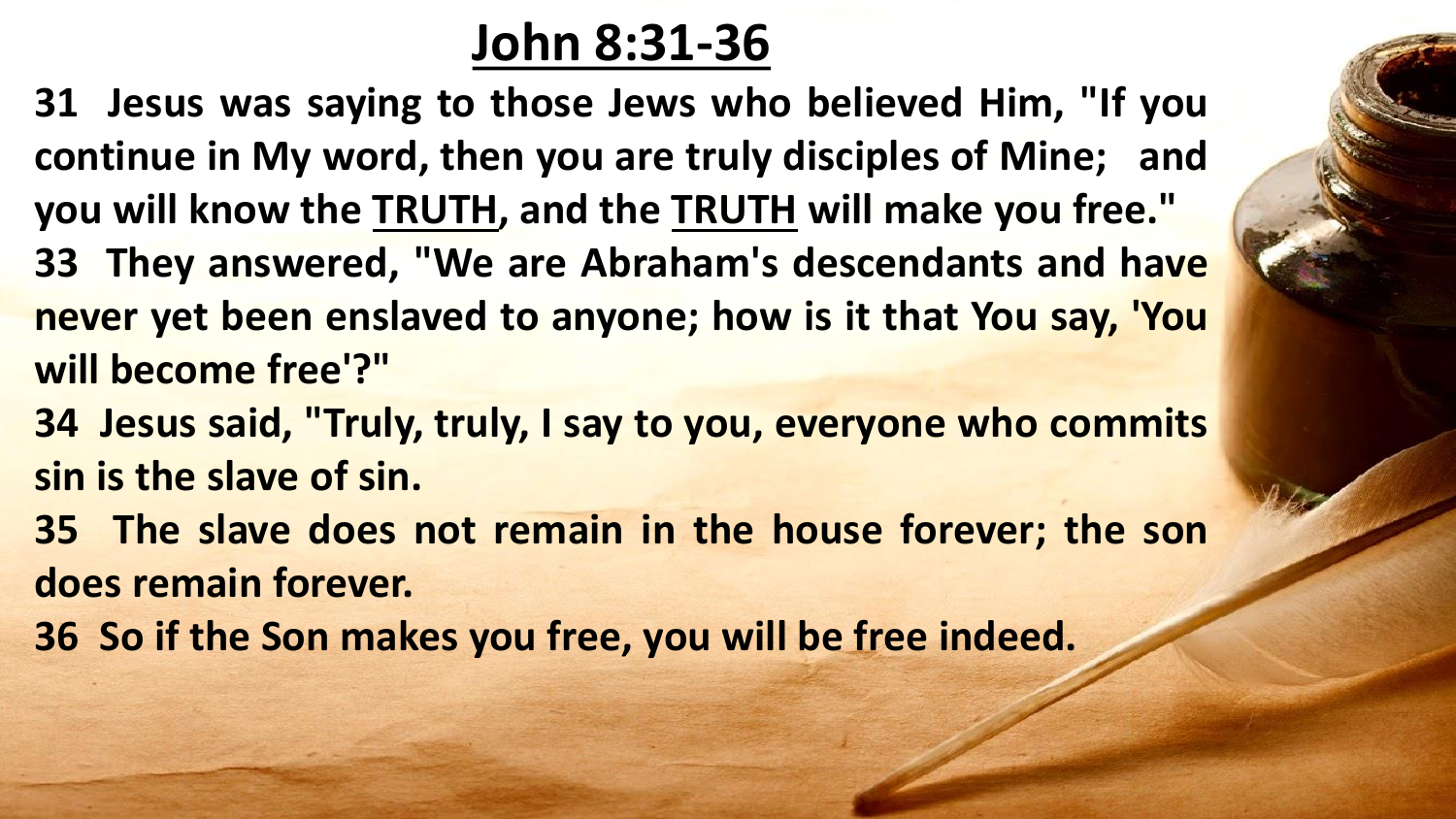### **John 8:43-47**

**Why do you not understand what I am saying? It is because you cannot hear My word. You are of your father the devil, and you want to do the desires of your father. He was a murderer from the beginning, and does not stand in the TRUTH because there is no TRUTH in him. Whenever he speaks a lie, he speaks from his own nature, for he is a liar and the father of lies. But because I speak the TRUTH, you do not believe Me. Which one of you convicts Me of sin? If I speak TRUTH, why do you not believe Me? He who is of God hears the words of God; for this reason you do not hear them, because you are not of God."**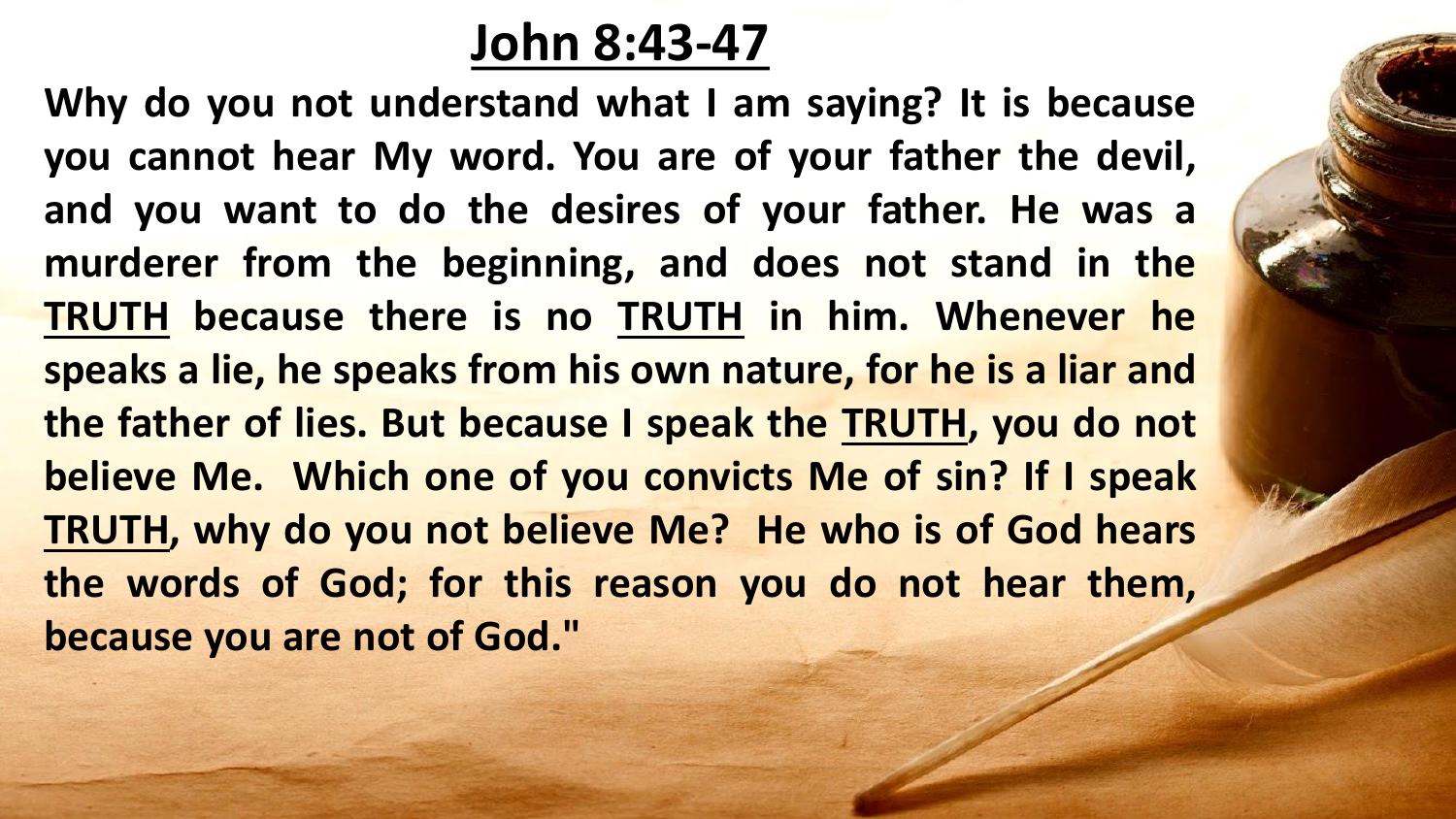# **2 Thessalonians 2:13-15**

**13 We should always give thanks to God for you, brethren beloved by the Lord, because God has chosen you from the beginning for salvation through sanctification by the Spirit and faith in the TRUTH.**

**14 It was for this He called you through our gospel, that you may gain the glory of our Lord Jesus Christ.**

**15 So then, brethren, stand firm and hold to the traditions which you were taught, whether by word of mouth or by letter from us.**